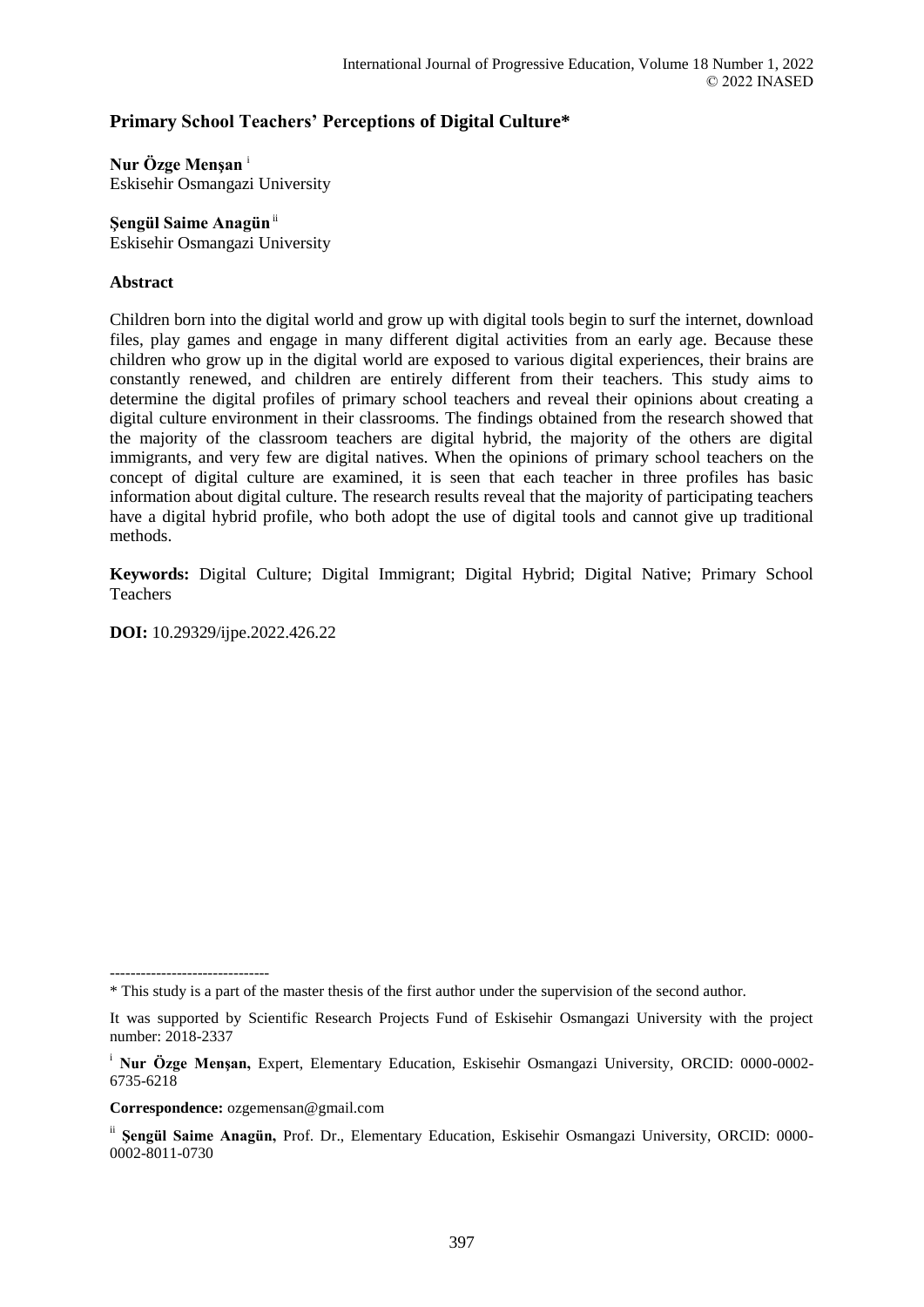## **INTRODUCTION**

COVİD-19 pandemic has dramatically affected many areas such as health, tourism, and the economy. Education is the second most affected sector after the health sector worldwide (Yamamoto Telli & Altun, 2020). COVID-19 crisis has made it possible to understand that the school is not the only place where education occurs. While education systems have responded to the COVID-19 crisis with distance education, they have also taken steps to restructure the education systems. Therefore, to prepare for a new crisis, countries have started to focus on blended learning models that mix face-toface education with distance education. According to Becker et al. (2016), mobile or ubiquitous learning involves using easily moveable computing devices (such as iPads, Laptops, tablet PCs, PDAs, and smartphones) with an internet capability, which makes teaching and learning extend beyond the traditional face-to-face setting. Teachers of online programs will need 21<sup>st</sup>-century teaching skills and use various web technologies to accomplish their tasks. Teachers face technological advances that can complement or inhibit instruction (Morrison & Lowther, 2015). Although teachers closely follow the changes taking place today and have to keep up with the changes, there is a significant difference between the digital generations' experiences and today's teachers' educational experiences. Today's learning preferences include flexibility in the learning environment, collaboration (teamwork), student-based projects that incorporate challenging assignments, and, most importantly, respect for student voices (Clare, 2013).

Digital Culture, which emerged as a response to the needs of modern life in the middle of the  $20<sup>th</sup>$  century and has spread rapidly to various fields, forms a generation that knows the language of digital tools, performs multiple operations with digital tools, and has a high-level of thinking skills. However, it can be argued that today's education system and the teachers who continue using traditional teaching methods cannot fully meet the conditions necessary for the generation of digital culture. Besides, these teachers cannot adequately address the needs of 21st-century learners, also called digital natives (Gere, 2008; Inci, Akpinar & Kandir, 2017). Therefore, the inclusion of digital tools in the process of teaching and learning to enable digital native students to learn more easily will be supportive in terms of students' learning processes. (Kivunja, 2014). In addition, teachers need to progress themselves and their skills to use digital tools that enable their students to learn effectively, efficiently, and accurately (Capogna, 2016).

There is an increasing concern among society over the need for teachers to be digitally competent (Fernández-Batanero et al. 2020). This reason requires training for qualified teachers who can use technology to educate their students in a digital era fully. The most important thing that teachers can do is to adapt themselves to the habits and information processing methods of digital natives, accept digital tools as part of their lives, and use technology effectively by accepting the rapid change of technology (Tapscott, 1998; Prensky, 2001; Oblinger & Oblinger, 2005). Today, digital hybrid teachers possess both digitally native and digital immigrant characteristics and both digital native and digital immigrant characteristics and digital immigrant teachers who were born before the digital age and later met this world. However, teachers in hybrid profiles need to develop their knowledge, skills, and competencies and update themselves as much as a digital native does to be able to educate individuals who can easily adapt to societal and social changes experienced in the  $21<sup>st</sup>$ century (Pedro, 2006; Gunther, 2007).

## **Digital culture and digital profiles**

Since the 1980s, technological innovations with computer and digital technologies have shaped every aspect of our lives, including our behaviors, thoughts, learning, and even our understanding of who we are. The concept of digital refers not just to the effects and possibilities of a particular technology. It also defines and encompasses the ways of thinking and doing embodied within that technology and make its development possible. Besides, digital technology includes abstraction, codification, self-regulation, virtualization, and programming (Gere, 2008). The digital culture that emerged in the mid-20th century as a response to the needs of modern life has created a generation that knows the language of digital tools well can perform multiple operations with digital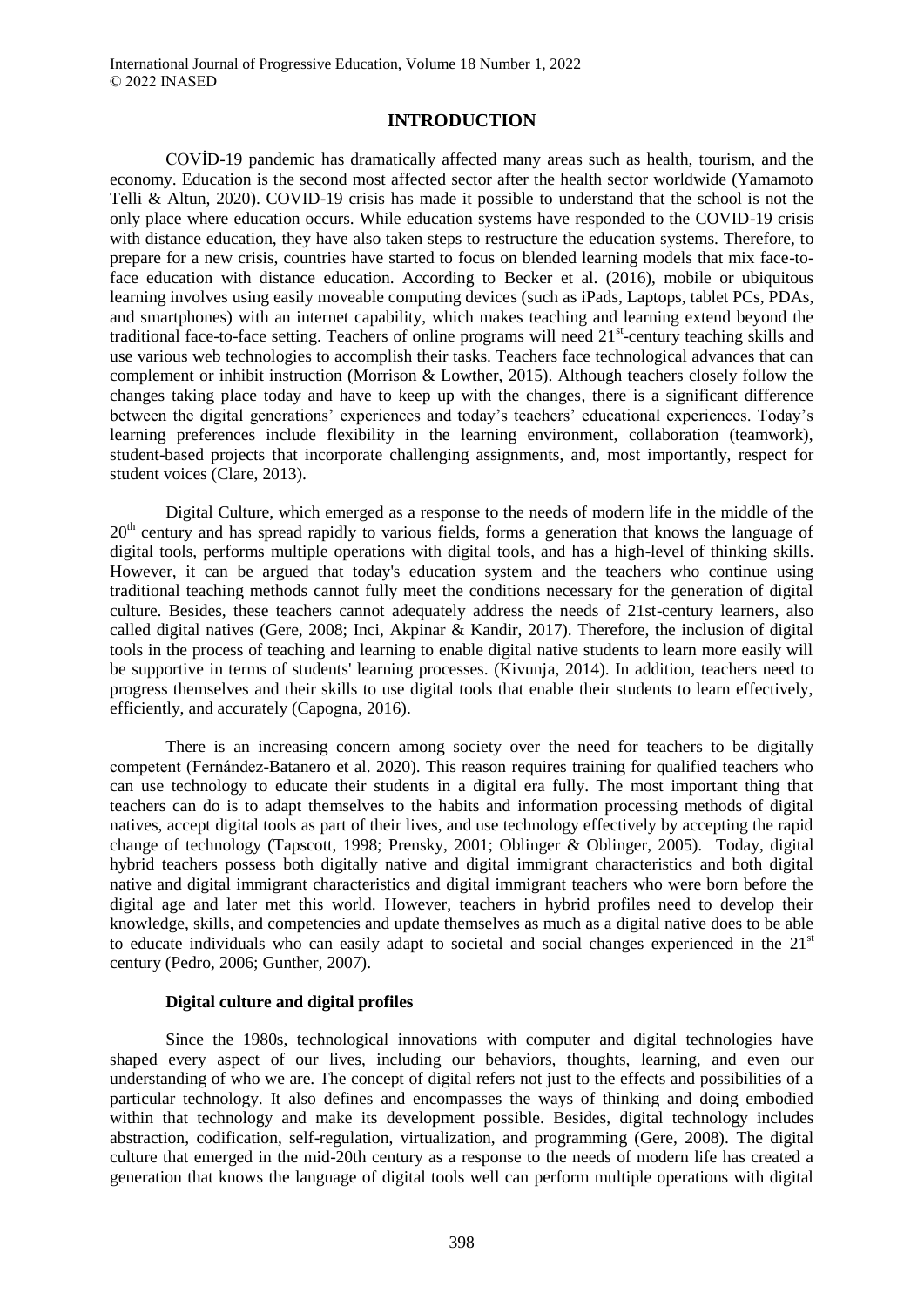tools and has higher-order thinking skills (Inci, Akpinar & Kandir, 2017). Digital culture is a concept that explains the idea that technology and the internet significantly shape the way human beings interact, behave, think, and communicate in a societal setting. Digital culture is defined as a new way of life that develops due to rapid access to information accelerated by computers, the internet, and smartphones (Karagozoglu Asliyuksek, 2015). Another concept that emerged with digital culture is digital division. Van-Dijk (2005) summarizes digital division as the inadequate access to information and communication technology resources due to the individuals' personal and social characteristics, inequalities brought about by the individuals' participation in social life, and relevant deficiencies in the use of information and communication technology resources.

Some researchers state that the side of this digital division on which an individual is placed may be affected by his/her level of income, educational status, profession, gender, ethnicity, intelligence, and health, as well as by the gap between generations. (Norris, 2001; Van Dijk, 2005). Teachers have been identified as the key players in integrating technology in teaching and learning (Li, Worch, Zhou & Aguiton, 2015). The digital divide between generations is first put forward by Prensky (2001). Anderson (2005), Gaston (2006), and Oblinger & Oblinger (2005) agree with Prensky's studies, which have resulted in the emergence of different digital profiles. Even though there are various ways to define digital natives and immigrants, the generation gap exists among teachers. Although some of today's teachers were not born in today's digital world, they have become involved with the use of technology and have equally adopted many aspects of Information and Communication Technologies (ICTs) in their classes at some later point in their lives. Prensky (2001) identifies two demographic groups based on the level of technology immersion. "Digital natives" and "Digital immigrants" are explained in the proceeding section.

## **Digital natives**

Digital natives, born in and after 1980, refer to the generation which exists within the digital culture and whose lives are surrounded by the tools of the digital age. They are called digital natives because they are a generation that accepts digital tools as a part of their lives, adopts the existence of technology in their daily life routines, and has native-like fluency in the digital language of the internet video games, and computers. Digital natives are people who have grown up with the internet and considered the internet as an unquestionable tool (Prensky, 2001; Pedro, 2006; Ransdell, Kent, Gaillard- Kenney & Long, 2011). Prensky (2001) points out that digital natives are comfortable, confident, and more positive towards technology use than digital immigrants because they grew up with easy access to computers, the internet, and other ubiquitous ICT devices (Li, Wang & Lei, 2019).

## **Digital immigrants**

Digital immigrants are individuals who were not born in the digital age but later met the digital world and therefore the digital language of this world with an accent (Prensky, 2001; Dingli & Seychell, 2015; Baran-Gorgun, Kurt-Kocak & Tekeli-Serdar, 2017). According to Palfrey & Gasser (2008), digital immigrants were born before the digital age and for whom digital technology is not important at all, but who has tried to keep up with it in certain stages of their lives. Based on the literature review, wo criteria commonly define digital immigrants: age and accessibility (Bannon & Thomas, 2014; Bowe & Wohn, 2015). However, studies also show that accessibility cannot guarantee technology use (Lei, 2009). Some other factors are considered to picture the two generational groups, such as experiences (Tapscott, 2009), socioeconomic status (Ferro, Helbig & Gil-Garcia 2011), regional development level (Helsper & Eynon, 2010), and computer self-efficacy (Teo, 2015). Digital immigrants are defined as individuals who continue their lives in the new culture, which poses a different lifestyle than they have already been familiar with, either by trying to keep up with today's contemporary culture or resisting to adapt to it (Prenksy, 2001; Toledo, 2007). Some digital immigrants refuse to use technology and digital tools, while others feel that they have to adapt to the development of digital culture and unwillingly incorporate technology and digital tools into their lives. Such immigrants first go for printed materials to obtain information and need a manual to use any technological product or program. It is understood from the increase in their use of social media that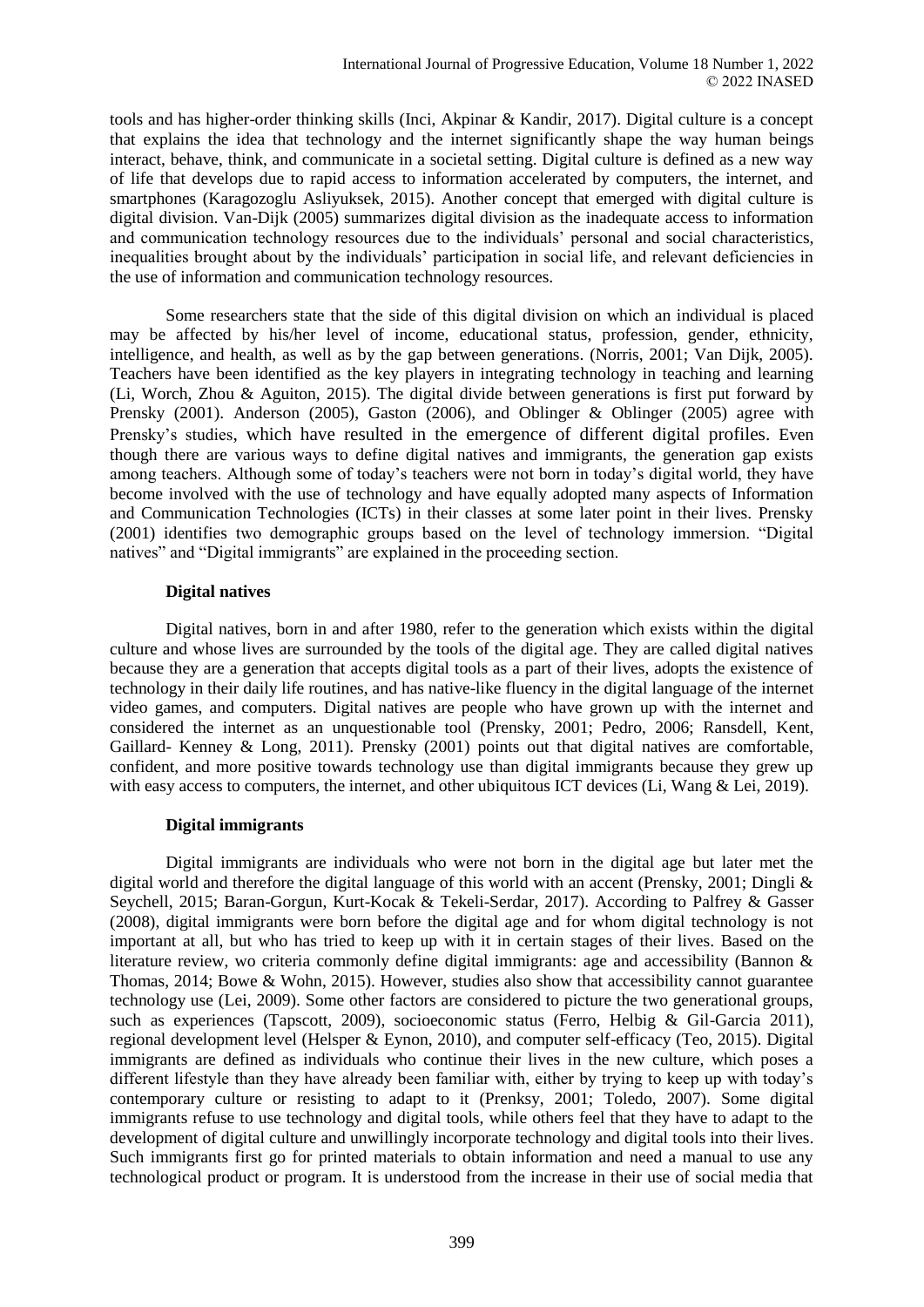digital immigrants, who were keen on technology for information purposes previously, have started to spend time in digital environments to chat and entertain. Today, many digital immigrants have learned to use social media, send e-mails, and even make video calls over time (Prensky, 2001; Palfrey & Gasser, 2008; Turkoglu, 2010; Zur & Zur, 2011; Baran Gorgun, Kurt-Kocak & Tekeli-Serdar, 2017).

## **Digital hybrids**

In addition to Prensky's (2001) "digital native" and "digital immigrant" concepts, Palfrey & Gasser (2008) propose the concept of "digital nomad" and Toledo's (2007) of "digital tourist" as the third one. Yildiz-Kakirman (2012) also proposes a new concept to soften the concepts of digital native and digital immigrant, which has been previously proposed by Prensky (2001) by making sharp divisions in categorizing the digitalization of individuals. Yildiz-Kakirman (2012) administers a questionnaire and analyses the knowledge acquisition approaches of 382 students studying at Marmara University based on the assumption that they represent Prensky's digital native group born in and after 1980. As a result of her research, Yildiz-Kakirman (2012) suggests that digital natives should be defined as those born after 2000, not those born in and after 1980 and that those born between the years 1970 and 1999 should be defined as "digital hybrids." According to Yildiz-Kakirman's definition (2012), digital hybrids have similar and different characteristics with both digital natives and digital immigrants. Although digital hybrids try to follow and use technological developments, they cannot use technology as effectively as digital natives. On the other hand, although they are still close to paper and printed materials, digital hybrids do not resist technology contrary to their digital immigrant counterparts.

It is the responsibility of teachers to develop digital competencies for students in their classes. Students who have experienced technology-supported learning during primary school years will continue learning with evolving technologies throughout their lives (Spiteri & Chang Rundgren, 2017). In the changing education system with COVID-19, determining the digital culture perceptions of primary teachers is also important in knowing the quality of education realized in the digital media. Although teachers are expected to be digital natives to meet the learning needs of the new generation, it is known that there are digital hybrid teachers who have no digital competence or who try to adapt to the system and use technology but do not give up old methods. To meet the needs and expectations of the new generation born into the digital age, knowing the teachers' perspectives towards digital culture and digital tools are worthy (Yilmaz-Karaoglan & Eyuboglu-Binay, 2018). Accordingly, it is expected that the results obtained from this research can shed light on policies to increase the quality of education by examining primary school teacher's digital profiles and their perceptions of digital culture. This study aims to determine the digital profiles (digital native, digital immigrant, digital hybrid) of primary school teachers by their perceptions of digital culture and then reveal their opinions about creating a digital cultural environment in the classroom. This study, therefore, addresses the following research questions:

How are the primary school teachers categorized in terms of their digital profiles?

 What are the perceptions of primary school teachers concerning the concept of digital culture?

What are the perceptions of primary school teachers concerning creating a digital cultural environment?

## **METHOD**

## **Research design**

In this research, a mixed-method research design was used. A mixed methods research design is a procedure for collecting, analyzing, and mixing quantitative and qualitative methods in a single study (Creswell & Clark, 2011). The main reason for using mixed methods is to better understand the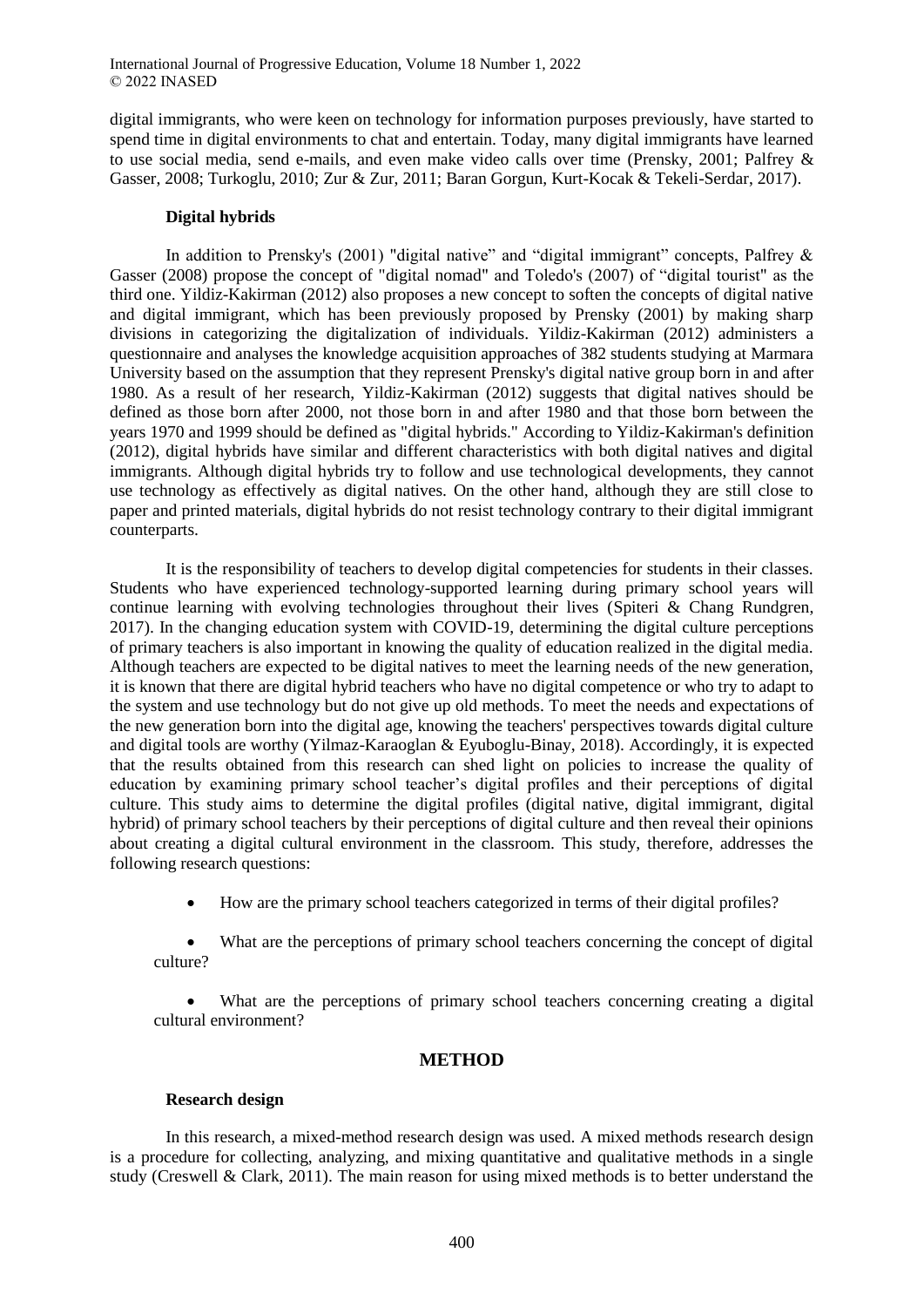research problem compared to using quantitative or qualitative data alone. An explanatory sequential mixed methods design was used in this research to collaborate the results. An explanatory sequential mixed methods design first collects quantitative data and then collects qualitative data to help explain or elaborate on the quantitative results. In this sense, explanatory sequential design (OUANTITATIVE $\rightarrow$  qualitative) was utilized to cross-validate the results from the quantitative data with those from qualitative data. In this research, quantitative data was collected and analyzed before qualitative data.

#### **Population and sample of the study**

The population for the quantitative dimension of this study included approximately 1600 primary school teachers working in Odunpazari and Tepebasi central districts of Eskisehir province. Thus, the study sample was 646 primary school teachers who agreed to participate in the study voluntarily. All 646 teachers responded to a scale for the quantitative dimension of this study, while a total of 11 teachers, three digital natives, three digital hybrids, and five digital immigrants, participated in the qualitative dimension. These 11 teachers agreed to participate voluntarily in this study among the 70 teachers whose school and class information was previously requested during the quantitative data collection phase.

#### **Data collection**

#### **Quantitative data collection instrument**

The study's quantitative data was collected by using the "Digital Native, Digital Immigrant, and Digital Hybrid Teacher Scale" after obtaining the necessary permissions from the developers of the instrument, Sad & Donmus (2017). This 17-item scale has three sub-dimensions: a) organization of learning environments, b) communication with parents and students, and c) personal and professional development. The Organization of learning environments sub-dimension is related to whether teachers preferred to use traditional methods or digital tools more in teaching and preparing learning environments. Communication with parents and students sub-dimension is about what kind of communication teachers prefer with students and parents in the communication process inside and outside of the classroom. Finally, in the personal and professional development sub-dimension, it is discussed whether teachers benefit from printed materials or digital media in their personal and professional development.

| Sub-dimensions                        | Sample item                                                                 |
|---------------------------------------|-----------------------------------------------------------------------------|
|                                       | Preparing materials, resources, and activities for students                 |
| organization of learning environments | Preparing learning environments                                             |
|                                       | Developing measurement tool                                                 |
|                                       | Out-of-class interaction with the students                                  |
| communication with parents and        | Sharing information about the student's personal development with his / her |
| students                              | family                                                                      |
|                                       | Involving families in school and classroom activities                       |
| personal and professional development | Providing personal development                                              |
|                                       | Developing professional knowledge, skills, and competencies                 |

| Table 1 Sub-dimensions and sample items |  |
|-----------------------------------------|--|
|                                         |  |

The researchers calculated the reliability coefficient (Cronbach Alpha) of the scale as 80,9. In this study, the reliability coefficient of the scale (Cronbach Alpha) was calculated as 80,7.

#### **Qualitative data collection**

For the qualitative research phase, semi-structured interviews were used to obtain information from teachers about their opinions concerning the concept of digital culture and creating a digital cultural environment. This technique was chosen because it gives the researcher flexibility in terms of the questions. During the quantitative data collection process, 11 (five digital immigrants, three digital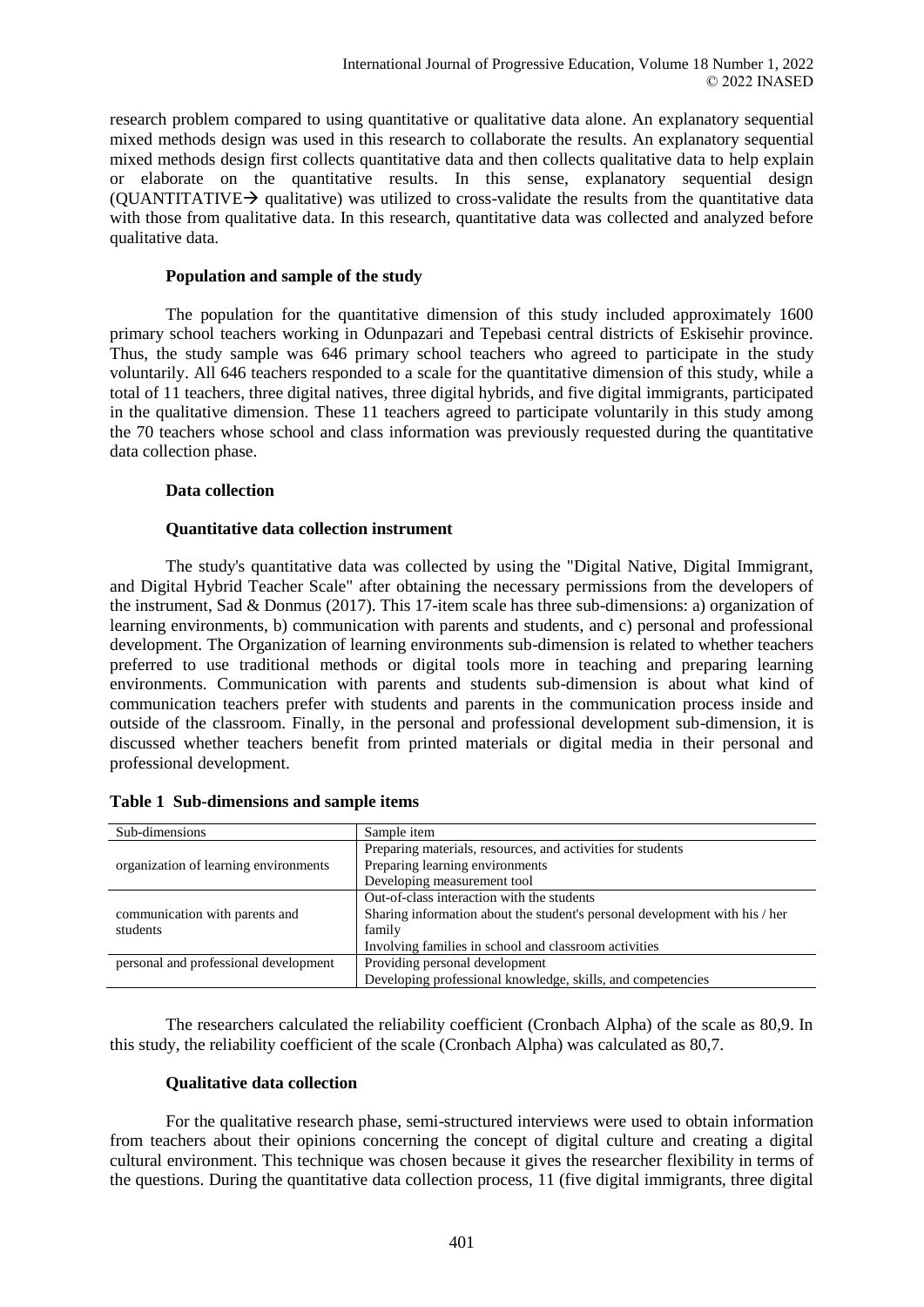hybrids, and three digital natives) teachers were interviewed among the 70 teachers who agreed to participate in the qualitative process. The questions mainly aimed to find out the teachers' points of view and opinions concerning digital culture and their technology practices in their learning environments. Before preparing the interview questions, national and international literature on the research topic was reviewed. Later, the interview questions were prepared by the researchers based on the literature review and expert opinion. The interview form was finalized through the expert opinions of three academicians experienced in qualitative research. The final form of the questions was directed to two academicians for pilot application. Interviews were conducted based on an interview schedule.

#### **Data analysis**

#### **Quantitative data analysis**

The answers to the "Digital Native, Digital Immigrant, and Digital Hybrid Teacher Scale" were transferred to the computer by the researcher, and the quantitative data were analyzed by using SPSS 21 package. The digital profiles were determined using percentage and frequency distributions. Table 2 shows the scoring ranges used to determine teachers' digital culture profiles.

## **Table 2 The ranges used to interpret the scores of the "Digital Native, Digital Immigrant, and Digital Hybrid Teacher Scale."**

| Range               | Evaluation             |
|---------------------|------------------------|
| $-3$ and $-1$       | Digital Immigrant (DI) |
| $-0.09$ and $+0.09$ | Digital Hybrid (DH)    |
| $+1$ and $+3$       | Digital Native (DN)    |

As indicated in Table 2, the two opposite sides were identified as digital immigration (-3) and digital nativeness  $(+3)$ , and the midpoint as digital hybridity  $(0)$ . Given the interpretation of the scores obtained from the scale, the total score was first divided by the number of items. Thus, participants who scored -3 to -1 points were considered digital immigrants, -0.09 to +0.09 points as digital hybrids, and  $+1$  to  $+3$  points as digital natives.

## **Qualitative data analysis**

In the analysis of qualitative data, a descriptive analysis technique was used. In the thematic descriptive analysis, the themes are determined by extracting the data and considering the concepts. Data analysis initially included creating codes and then developing the themes out of the set of codes. To ensure trustworthiness in qualitative data analysis, two field experts were asked to provide feedback for the codes and the themes created. Some revisions were made when there were disagreements among them. Direct quotations from the teachers' responses (T) were used while reporting the findings, and the participants were named T1, T2, T3, and so on.

## **RESULTS**

This part of the study includes research results and comments on the results.

## *The distribution of the primary school teachers by their digital profiles*

The percentage and frequency distributions of the primary school teachers' digital profiles are shown in Table 3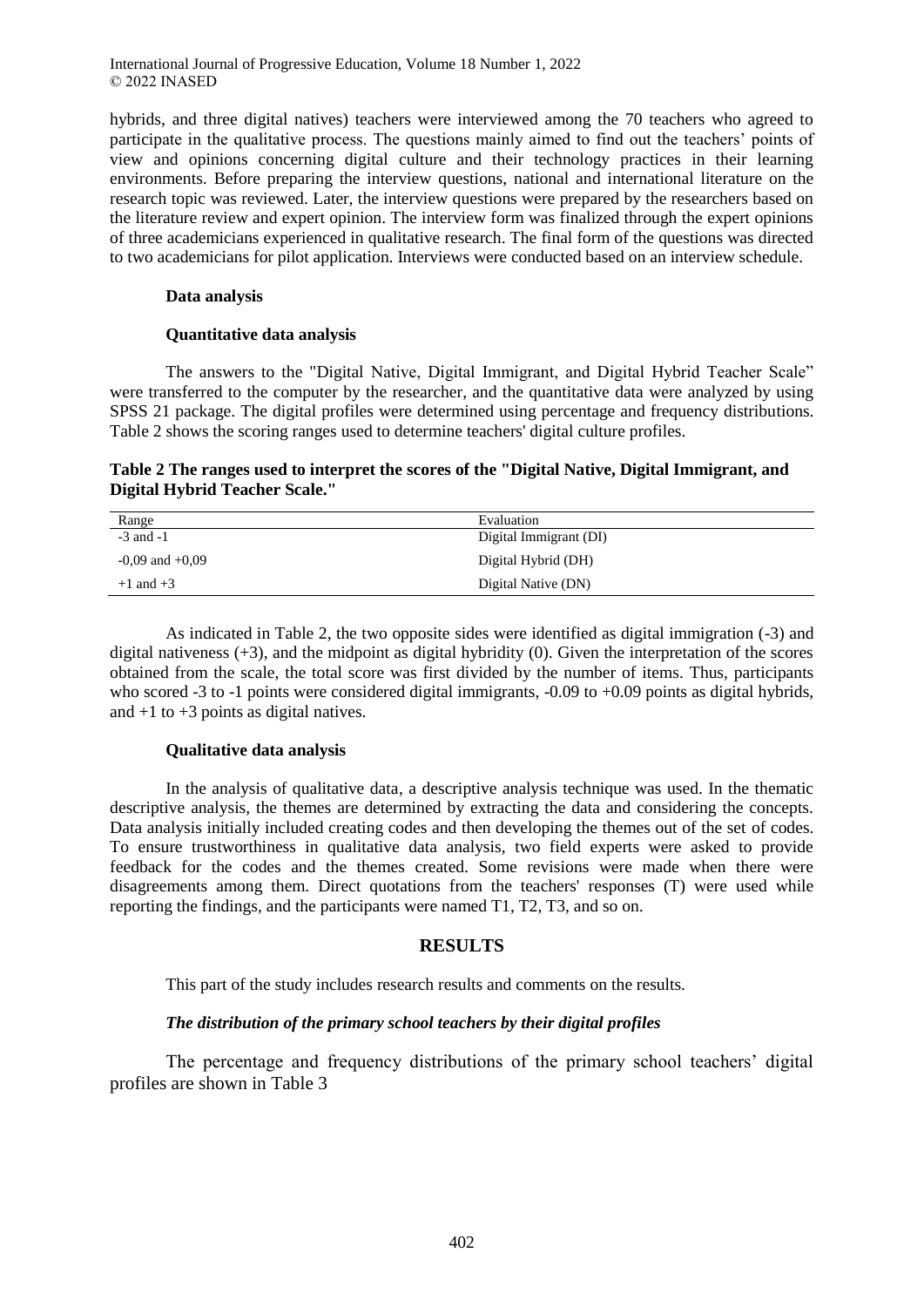| Digital Profile       |     | $\%$ |
|-----------------------|-----|------|
| Digital Immigrant     | 150 | 23,2 |
| Digital Hybrid        | 474 | 73,4 |
| <b>Digital Native</b> | 22  | 3,4  |
| Total                 | 646 | 100  |

| Table 3 Percentage and frequency distributions of primary school teachers' digital profiles |  |  |
|---------------------------------------------------------------------------------------------|--|--|
|---------------------------------------------------------------------------------------------|--|--|

As seen in Table 3, 150 (23.2%) of the 646 primary school teachers who participated in the study were digital immigrants, 474 (73.4%) were digital hybrids, and 22 (3.4%) were digital natives. When the digital profiles of the primary school teachers were examined, it was seen that they predominantly exhibited the characteristics of digital hybrids that both benefited from digital tools yet could not do without printed materials.

## *The findings on the primary school teachers' perceptions of the concept of digital culture*

The primary school teachers' perceptions about the concept of digital culture were categorized by the digital profiles of the participants and the findings from the different views of teachers with different profiles.

Upon examining the opinions of digital immigrants, digital hybrid, and digital native primary school teachers on the concept of digital culture, it was seen that each teacher in the three profiles had basic yet simple information about digital culture. Although it was found that teachers used a similar expression in their definitions, it could be said that digital native teachers had a more qualified definition compared to the teachers included in the other profiles, and they had more commands of the components of digital culture.

When the responses of the five digital immigrant teachers regarding the definition of digital culture were examined, it could be argued that although they were far from digital culture, they defined digital culture. Two digital immigrant teachers simply defined digital culture as "the culture that enters our lives with computers and the internet." One of these teachers expressed his opinion on this definition. As stated by T8, "Digital culture is the culture that emerges with the introduction of computers and the internet into our lives.". T3, who did not limit digital culture only as computers and the internet and used more general expressions, said, "Digital culture is the culture created by the innovations in our age." On the other hand, T10 defined digital culture as a culture that we acquired, not an emerging culture. Thus, she became one of the teachers who expressed the definition of digital culture most accurately. As defined by T10, "Digital culture is the culture we have acquired through digital tools and digital means."

## *Teachers' views on the competencies of primary school teachers in digital culture*

When digital immigrant, digital hybrid, and digital native teachers were interviewed about their views on the competencies of primary school teachers in digital culture, teachers of all three profiles agreed that primary school teachers were alienated from technology and digital tools.

While digital immigrant teachers stated that young teachers used digital tools and technology effectively, but teachers over a certain age were reluctant to do so, digital hybrid teachers indicated that some teachers followed the innovations in technology and digital tools and tried to use them. However, some refused to learn by resisting innovation. For example, a digital hybrid teacher stated her opinions as in the following:

T4: Young teachers follow the digital culture and the innovations it has brought. Teachers who are about to retire have no interest in such issues. That is, we, as young teachers, are curious about these issues, and we keep up with them. Still, unfortunately, some of our teachers who are about to retire and over a certain age are not eager to follow the developments and keep up with the innovations (T4).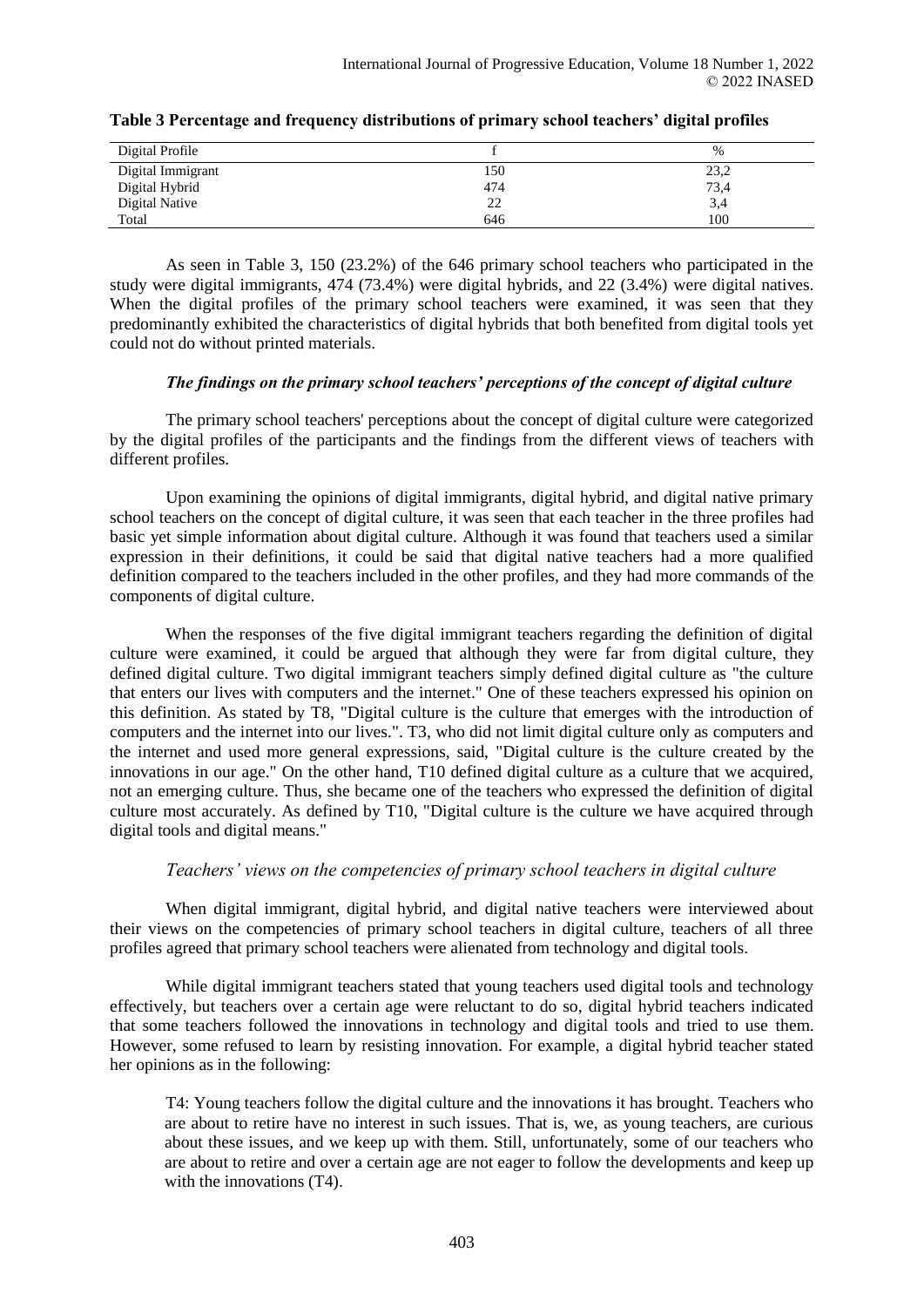Given the competencies of primary school teachers towards a digital culture, digital native teachers stated that the teachers over a certain age showed no significant differences in terms of their views of technology and their digital competencies compared to other teachers. For instance, a digital native teacher shared his opinions on the issue as follows:

T1: I think 90% of teachers are not into technology. Especially the teachers over a certain age are distant. I think this is due to the lack of technology and digital tools when they first took up the profession (T 1).

Considering the views of the teachers about using technology in their learning environments, it can be argued that age or teaching experience is crucial for designing learning environments. While young teachers are willing to use technology in their learning environments, experienced or older teachers prefer more traditional learning environments.

## **Primary school teachers' views for the effect of digital culture competencies on the learning and teaching process**

While digital immigrant teachers stated that they did not use their digital competencies in the learning and teaching process for limitations, inadequacies, and lack of self-sufficiency, some digital teachers noted that these competencies positively affected the learning and teaching process.

When the data obtained from the interviews of digital hybrid teachers, who were already identified in the light of the scale results, were examined, the features of digital hybridity were more clearly seen. For example, while some of the digital hybrid teachers stated that they tried to use both traditional methods and digital tools as much as possible, some digital hybrid teachers declared that accurate and proper use of digital tools was important in the learning and teaching process depending on the subject and student competencies.

Digital native teachers thought that teachers' competencies in digital culture positively affected the learning and teaching process, thereby leading to positive multifaceted effects such as the efficiency of the class and good relationships with students. They also stated that these competencies were both motivating and that they enriched the learning and teaching process. For instance, a digital native teacher shared his opinions on this issue as follows:

T1: Children are now keen on the sort of homework that requires using technological tools. For example, I assigned digital storytelling homework to children the other day, and the whole class did. Children are interested, and they want me to assign homework like this all the time (T1)

Although the digital profiles of the teachers were different, almost all of them stated that technology usage competencies had positive effects on the learning environments and students' motivation. On the other hand, the teachers also noted the limitations for technology usage in their classrooms, such as insufficiency of the physical environment and lack of self-sufficiency. However, teachers in all profiles needed to develop their knowledge, skills, and competencies and update themselves as a digital natives who could easily adapt to societal and social changes experienced in the 21st century.

## **The primary school teachers' views for the effect of the innovative approaches in digital culture on the learning and teaching process**

The primary school teachers' views for the effects of the innovative approaches in digital culture upon the learning and teaching process were categorized by the digital profiles of the participants. The findings from the different teachers with different profiles were presented. One of the main reasons for the alienation of digital immigrant teachers from digital culture was that they did not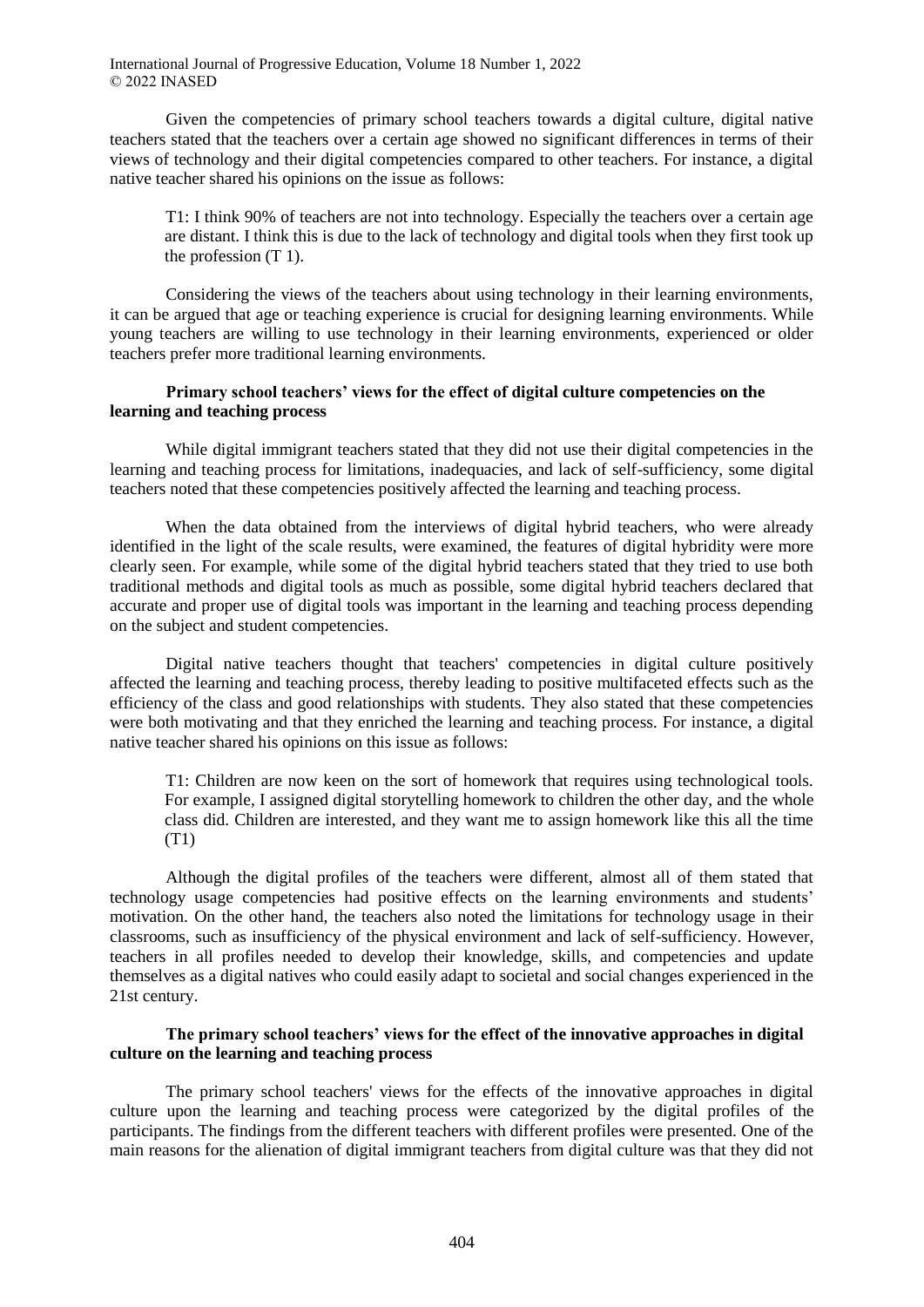consider themselves capable and were reluctant to receive training on this subject. A digital immigrant teacher expressed her opinions concerning the above account as in the following:

T2: I am in favor of traditional education, and I do not like to use technology. Obviously, I do not find myself sufficient in technology, but I do not think I fail to keep up with my students (T2).

Although digital hybrid teachers confirmed that innovative approaches were effective and positively affected children, they indicated that they preferred similar educational websites and platforms instead of using innovative approaches such as Web 2.0 tools, coding, and STEM due to some technical deficiencies. For example, a digital hybrid teacher stated his opinions as in the following:

T7: Since we don't have a smartboard, I can't say that we use web tools a lot. We are diversifying the course as much as possible by using projectors, computers, and the internet (T7).

Digital native teachers stated that traditional methods no longer addressed children, innovative approaches and digital activities in digital culture were appealing to students, and they made a difference in the teaching and learning process. For example, one digital native teacher criticized the workload of using technological activities in a class by stating that he used different web tools and applications, but it was very time-consuming and challenging to prepare them for each class, so he preferred ready and easy-to-use applications more. Similarly, another digital native teacher expressed his ideas about the above issue as follows:

T1: Using digital tools adds a difference to the teaching and learning process. When we integrate even the simplest EIN (Educational Informatics Network) in the class, the interest and participation of the students increase, and the class is more fun (T1).

Even though digital immigrant teachers who noted that they incorporated digital tools and technology to only benefit from visuals and watch videos did not use innovative approaches in the learning and teaching process, they supported the practice of these approaches in primary school learning environments

## **Primary school teachers' views on what they do and what to do to meet the learning needs of today's children in digital culture**

The views of the primary school teachers on what they did and what to do to meet the learning needs of today's children in digital culture were classified by the digital profiles of the participants. For example, one of the digital immigrant teachers stated that he did not make an effort to develop himself in terms of technology and digital culture by saying as in the following:

T1: I only use technology to benefit from visuals, so I do not need any education. I don't think I need to improve myself in terms of technology (T1).

Given the answers to the questions about what other digital immigrant teachers did to improve themselves, it would be meaningful to say that they made no extra effort on participating in seminars and in-service training organized by the Ministry of National Education (MoNE) behalf of technology.

Digital hybrid teachers stated that they participated only in in-service training activities for personal and professional development. Some digital hybrid teachers stated that they participated in different voluntary training programs besides in-service training activities organized by the MoNe. One of the digital hybrid teachers expressed his experience about the voluntary training programs as follows: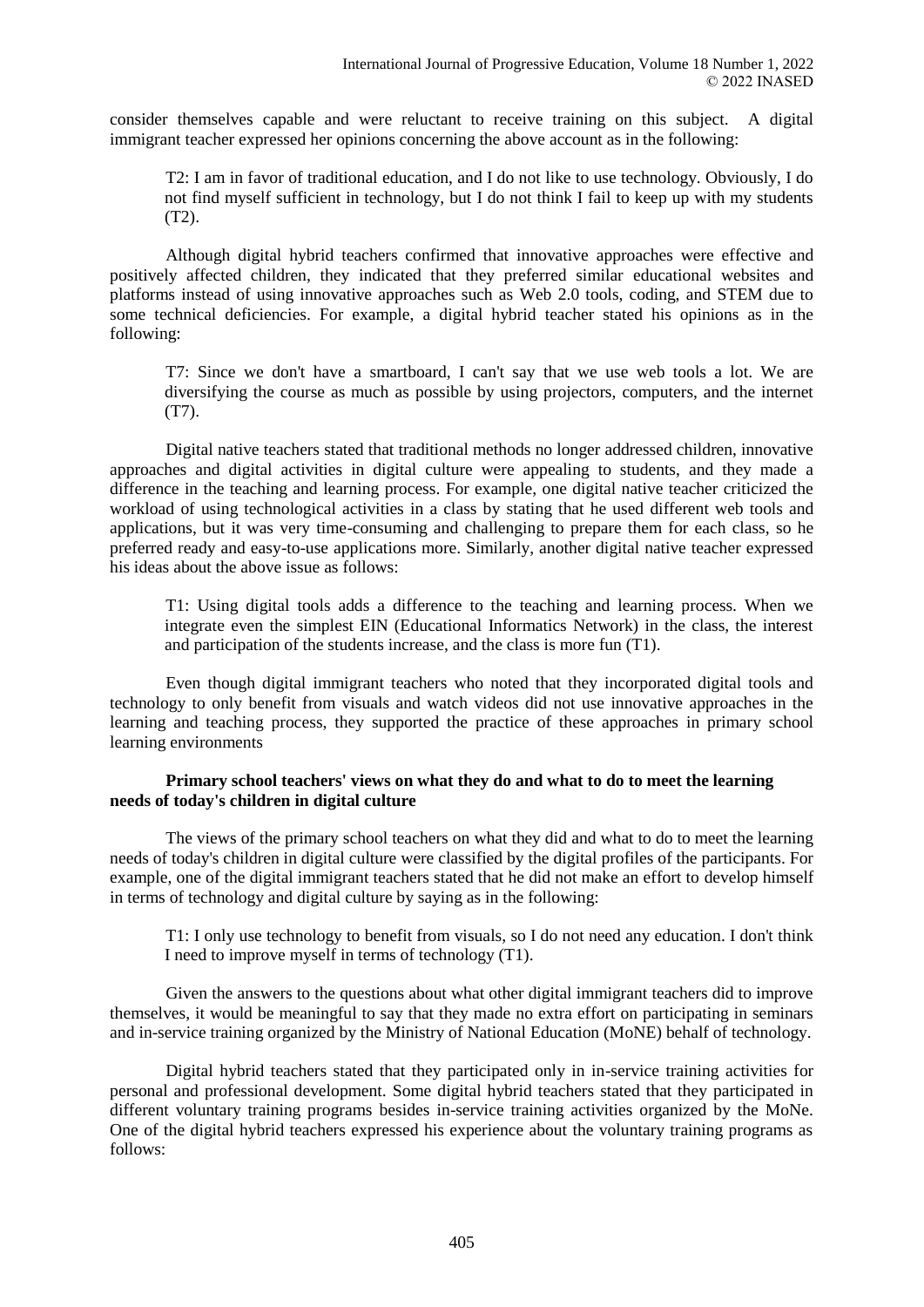T4: I closely follow technological developments and participate in in-service training. Furthermore, I volunteer in different training activities and renew my knowledge. I'm currently trying to learn to code, and I'll try to teach children when I am done (T4).

In addition to digital native teachers who found in-service training activities adequate for their personal and professional development, some digital native teachers participated in different voluntary training activities besides in-service training activities offered by the MoNE. Moreover, they provided training themselves in the courses run by the MoNE about digital tools and web tools and improved themselves by taking further online training.

# **DISCUSSION, CONCLUSION, AND RECOMMENDATIONS**

The research results reveal that the majority of participating teachers have a digital hybrid profile, who both adopt the use of digital tools and cannot give up traditional methods. This finding supports Yildiz-Kakirman (2012) work, who argues that individuals in digital culture cannot be separated as digital natives and digital immigrants sharply and proposes the definition of "digital hybrid." Contrary to Prenksy (2001), who names the generation born in 1980 and after as digital natives and the generation born before 1980 as digital immigrants, it is concluded from the research findings that there may be digital native teachers born before 1980 and digital immigrant teachers born after 1980. In this case, it can be claimed that the digital profiles of individuals in digital culture cannot be determined by considering only the age variable. Also, Kennedy et al. (2008) suggest that it is not appropriate to simply distinguish digital natives by age, even if they were born after 1980.

While primary school teachers demonstrate the digital hybrid feature by using both printed and digital materials to organize learning environments, they are digital immigrants in communicating with parents and students. Martin (2011) examines the differences in technology usage of the digital native and digital immigrant primary school teachers in teaching practices and finds out that there are more similarities than differences between the two groups. Isik (2007) states that teachers and parents' most preferred communication methods are face-to-face meetings, parents' meetings, and phone calls. However, the finding revealed by Thompson (2008) in his study shows that teachers prefer to communicate with parents via e-mail, which contradicts the research finding. Therefore, it is concluded that primary school teachers display digital hybrid characteristics in providing their personal and professional development. While this result corroborates with Sad & Donmus (2017) findings, it contradicts the findings of Varis (2008), who found out that they use digital tools more for personal and professional development.

Upon examining the opinions of the primary school teachers about the concept of "digital culture," it is found that teachers in all digital profiles have basic knowledge about digital culture. In contrast, digital immigrant teachers generally limit the digital culture to the words "computer" and "internet." Furthermore, digital hybrid teachers define digital culture using similar expressions with digital immigrant teachers, while digital native teachers have better command of the components of digital culture than the teachers in the other profiles. This result reveals that the quantitative results of the research support the qualitative results that provide in-depth information through interviews.

According to the teacherteachers' opinions in all three profiles regarding their competency of digital culture, the teachers state that the young primary school teachers always try to be more active in using technology and digital tools in their classes. But they also indicate that teachers over a certain age are reluctant to use digital tools in education. The research results conducted by Guo, Dobson & Petrina (2008) show that there is no gap among teachers with different digital profile levels as expected. However, teachers exhibit digital competencies at different levels in the teaching process.

The studies conducted to determine the level of the digital divide between digital native students and digital immigrant teachers reveal that there is no division to the extent mentioned in the literature (Salajan, Schönwetter & Cleghorn, 2010; Waycott et al., 2010; Tešić, 2016). In addition to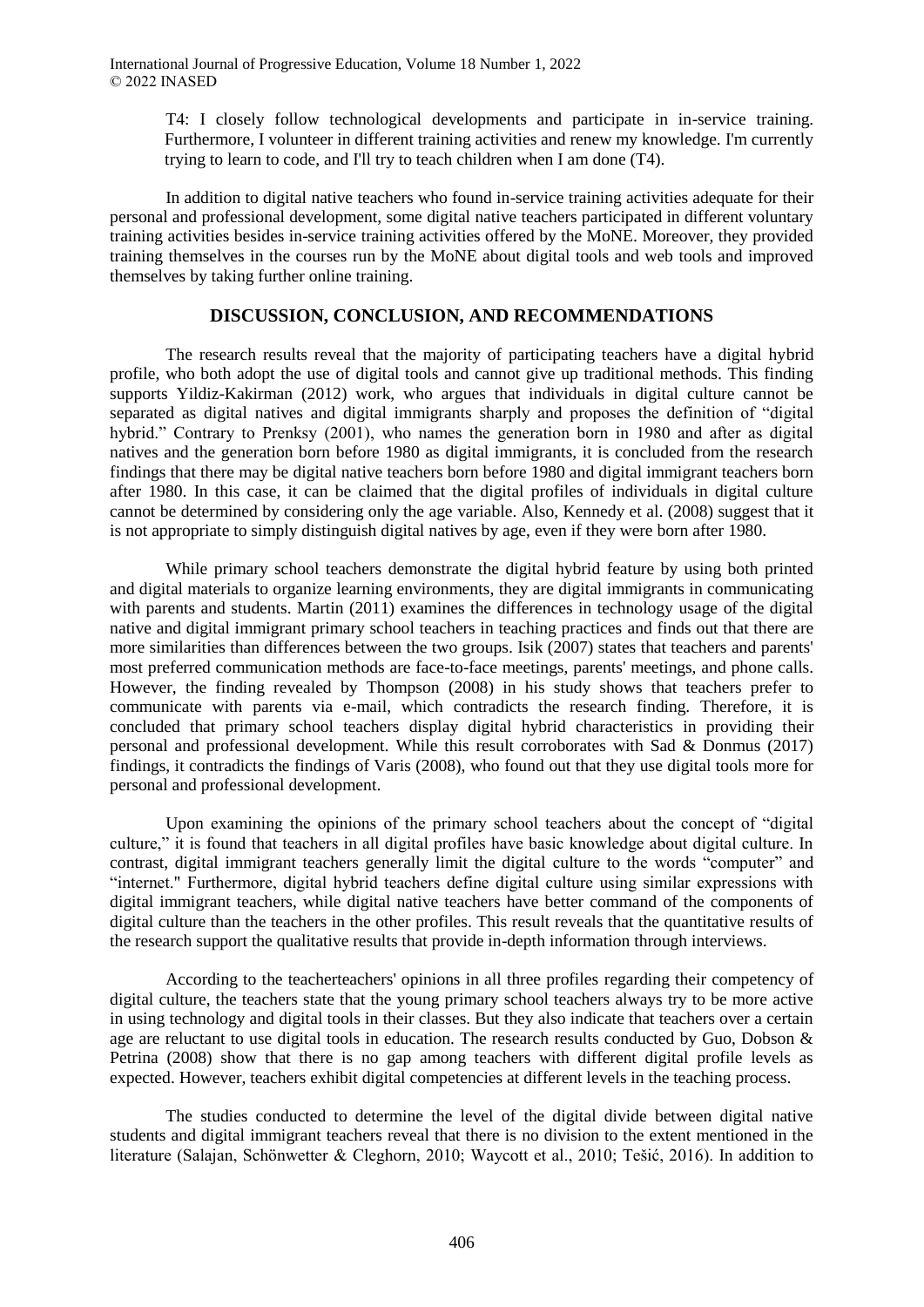digital immigrant teachers, all new millennium teachers have to learn to communicate in the language and style of their digital native students (Oriji & Torunarigha, 2019).

To conclude, meeting the challenges to ing digital technology requires a change in teacher training. This issue also involves changing the teacher's professional development practices to become suitable with digital native's expectations. For future research, primary school teachers' digital competencies and perceptions of digital culture before and after COVID-19 can be compared.

### **REFERENCES**

- Anderson, M. A. (2005). Start the year right with digitally native teachers. *Multimedia and Internet at Schools*, *12*(5), 33. http://www.internetatschools.com/Articles/C olumn/The-New-Media-Center/THE-MEDIA-CENTER-Start-the-Year-Right-with-Digitally-Native-Teachers-58552.aspx.
- Bannon B. W., & Thomas K. (2014). Teacher perceptions of using mobile phones in the classroom: Age matters. *Computers & Education, 74*(3):15-25. doi:10.1016/ j.compedu.2014.01.006.
- Baran Gorgun, A., Kurt Kocak, S., & Tekeli Serdar, E. (2017). A study on the digital technology usage levels of the elderly. *Journal of Communication Theory and Research, 1*(45), 1-24. https://ilet isimdergisi.hacibayram.edu.tr/index.php/IKA D/article/view/410.
- Becker, S. A., Freeman, A., Giesinger Hall, C., Cummins, M., & Yuhnke, B. (2016). *NMC/CoSN Horizon Report: 2016 K-12 Edition.* Austin, Texas: The New Media Consortium.
- Bowe, B. J., & Wohn, D. Y. (2015). Are there generational differences? Social media use and perceived shared reality. *International Conference on Social Media & Society,1*,17. https://doi.org/10.1145/2789187.2789200.
- Capogna, S. (2016). Schools 2.0: Experiences and expertise. Digital teachers wanted. *Italian Journal of Sociology of Education, 8*(2), 54-67. doi: 10.14658/pupj-ijse-2016-2-4.
- Clare, J. (2013). *Can digital immigrants teach digital natives?* https://www.teacherswit happs.com/blog-can-digital-immigrants-teach-digital-natives/.
- Creswell, W. J., & Clark, P. L. V. (2011). *Desining and conducting mixed methods research.* Los Angeles: Sage.
- Dingli, A., & Seychell, D. (2015). *The new digital natives: Cutting the chord.* Berlin, Heidelberg: Springer.
- Fernández-Batanero, J. M., Montenegro-Rueda, M., Fernández-Cerero, J., & García- Martínez, I. (2020). Digital competences for teacher professional development. Systematic review. *European Journal of Teacher Education*, 1-19. https://doi.org/10.1080/02619768.2020.1827389.
- Ferro, E., Helbig, N.C., & Gil-Garcia, J.R. (2011). The role of IT literacy in defining digital divide policy needs. *Government Information Quarterly, 28*(1), 3-10. https://doi.org/10.1016/j.giq.2010.05.007.
- Gaston, J. (2006). Reaching and teaching the digital natives. *Library Hi Tech News*, *23*(3), 12– 13. https://doi.org/10.1108/07419050610668124.
- Gere, C. (2008). *Digital culture.* London: Reaktion Books.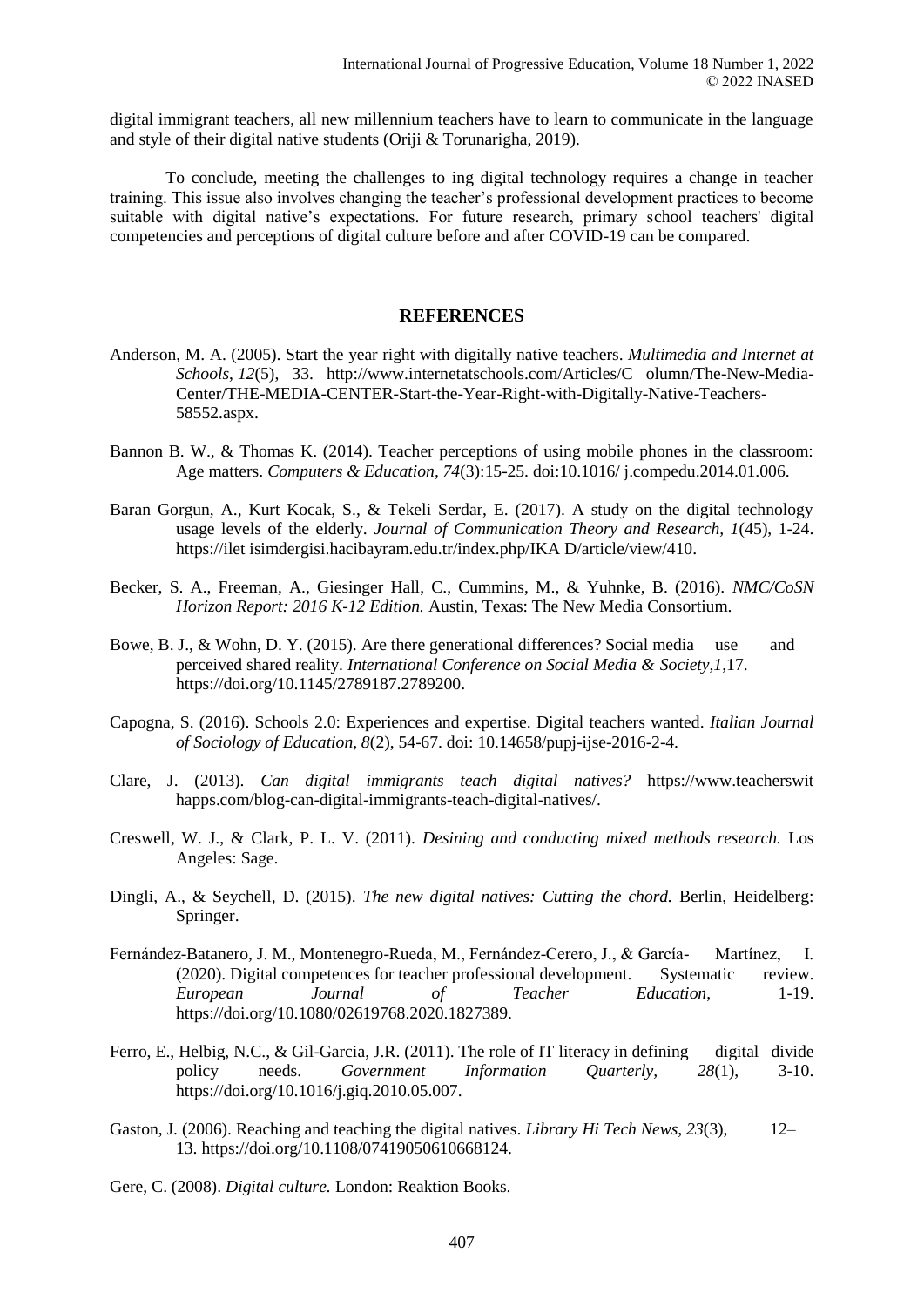Gunther, J. (2007). *Digital natives & digital immigrants.* Hamburg: Studienverlag.

- Guo, X. R., Dobson, T., & Petrina, S. (2008). Digital natives, digital immigrants: An analysis of age and ICT competency in teacher education. *J. Educational Computing Research, 38*(3), 235-254. doi: 10.2190/EC.38.3.a.
- Helsper, E., & Eynon, R. (2010). Digital natives: Where is the evidence? *British Educational Research Journal*, *36*(3), 503-520. https://doi.org/10.1080/014119 20902989227.
- Inci, A. M., Akpinar, U., & Kandir, A. (2017). Digital culture and education. *Journal of Gazi Education Faculty, 37*(2), 493-522. https://atif.sobiad.com/index.jsp?modu l=makalegoruntule&id=AWCuoeuwoDuH9Br\_d88R.
- Isik, H. (2007). *Study of parent-school collabration activities which are implemented in preschool education institutions on the base of parent opinions* (Master dissertation), Anadolu University, Eskisehir.
- Karagozoglu Asliyuksek, M. (2015). *Information and Records Management in Turkey, prepared postgraduate thesis in the department digitization and digital culture impact: 1993-2013.*  Istanbul: Turkish Literature Foundation. https://avesis. marmara.edu.tr/yayin/c2704dacd594-484c-82960e5348294c60/tur kiyede-bilgi-ve-belge-yonetimi-bolumlerinde-hazirlananlisansustu-tezlerde-dijitallesme-ve-dijital-kultur-etkisi-1993-2013.
- Kennedy, G., Dalgarno, B., Bennett, S., Judd, T., Gray, K., & Chang, R. (2008). Immigrants and natives: Investigating differences between staff and students' use of technology. *Hello! Where are you in the landscape of educational technology,* 484-492. http://www.ascilite.org/conferences/melbourne08/procs/kennedy.pdf.
- Kivunja, C. (2014). Theoretical perspectives of how digital natives learn. *International Journal of Higher Education, 3*(1), 94-109. http://dx.doi.org/10.5430/ijhe.v3n 1p94.
- Lei, J. (2009). Digital natives as preservice teachers: What technology preparation is needed?. *Journal of Computing in Teacher Education, 25*(3), 87-97. https://eric.ed.gov/?id=EJ835233.
- Li, L., Worch, E., Zhou, Y., & Aguiton, R. (2015). How and why digital generation teachers use technology in the classroom: An explanatory sequential mixed methods study. *International Journal for the Scholarship of Teaching and Learning*,  $9(2)$ , 1-9. https://doi.org/10.20429/ijsotl.2015.090209.
- Li, Y., Wang, Q., & Lei, J. (2019). Exploring different needs of digital immigrant and native teachers for technology professional development in China. *International Journal of Technology in Teaching and Learning, 15(1*)*,* 32-48*.* doi:10.4018/IJI CTE.2020070102.
- Martin, M. E. (2011). *Digital natives and digital immigrants: Teaching with technology* (Doctoral dissertation), Northeastern University, Boston. https://repository.librar y.northeastern.edu/files/neu:1188/fulltext.pdf.
- Morrison, G. R., & Lowther, D. L. (2015)*. Integrating computer technology into the classroom (3rd ed.).* Upper Saddle River, NJ: Pearson Eucation, Inc.
- Norris, P. (2001). *Digital divide: Civic engagement, information poverty, and the internet worldwide.* Cambridge: Cambridge University.
- Oblinger, D., & Oblinger, J. (2005). "Is it age or it: First steps toward understanding the net generation." In *Educating the net generation,* edited by D. G. Oblinger, and J. L. Oblinger, 2.1-2.20. Washington, DC: Educause.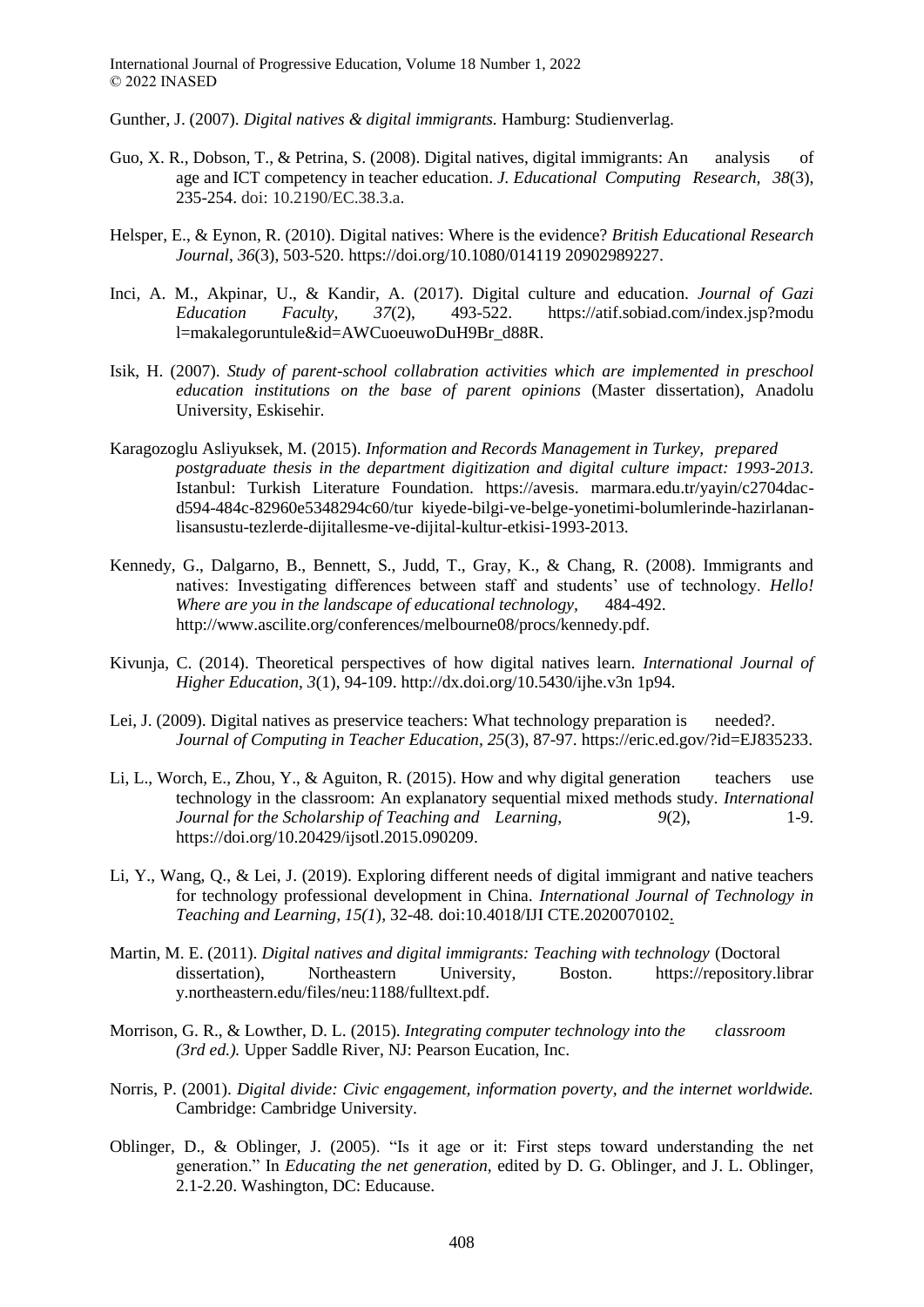- Oriji, A., & Torunarigha, Y. D. (2020). Digitized education: Examining the challenges of digital immigrant educators in the face of net generation learners. *KIU Journal of Social Sciences*, *5*(4), 337-347.
- Palfrey, J., & Gasser, U. (2008). *Born digital: Understanding the first generation of digital natives*. New York: Basic Books.
- Pedro, F. (2006). *The new millennium learners: Challenging our views on ICT and learning.* Paris: OECD‐CERI.
- Prensky, M. (2001). Digital natives, digital immigrants: Part 1. *On the Horizon, 9*(5), 1-6. doi:10.1108/10748120110424816.
- Ransdell, S., Kent, B., Gaillard-Kenney, S., & Long, J. (2011). Digital immigrants fare better than digital natives due to social reliance. *British Journal of Educational Technology*, *42*(6), 931-938. https://doi.org/10.1111/j.1467-8535.2010.01137.x.
- Sad, N. S., & Donmus, V. (2017). Being digital native, digital immigrant and digital hybrid in terms of teaching profession*. Electronic Journal of Education Sciences, 6*(11), 11-22. https://dergipark.org.tr /tr/pub/ejedus/issue/28994/285853.
- Salajan, D. F., Schönwetter, J. D., & Cleghorn, M. B. (2010). Student and faculty inter- generational digital divide: Fact or fiction? *Computer & Education, 55*(2010), 1393-1403. doi:10.1016/j.compedu.2010.06.017.
- Spiteri, M., & Chang-Rundgren, S. N. (2017). Maltese primary teachers' digital competence: implications for continuing professional development. *European Journal of Teacher Education, 40*(4), 521-532. https://doi.org/10.1080/02619768. 2017.1342242.
- Tapscott, D. (1998). *Growing up digital: The rise of the Net generation.* New York: McGraw Hill.
- Tapscott, D. (2009). *Grown up digital: How the net generation is changing your world.* New York, NY: McGraw-Hill.
- Teo, T. (2015). Do digital natives differ by computer self-efficacy and experience? An empirical study. *Interactive Learning Environments, 24* (7) ,1-15. https://doi.org/1 0.1080/10494820.2015.1041408.
- Tešić, Z. (2016). *Never mind the gap! Digital differences among students and teachers*, (Doctoral dissertation), Canterbury Christ Church University, United Kingdom. https://repository.canterbury.ac.uk/item/87w6z/never-mind-the-gap-digital- differencesbetween-students-and-teachers.
- Thompson, B. (2008). Characteristics of parent-teacher e-mail communication. *Communication Education, 57*(2), 201-223. https://doi.org/10.1080/0363452070 1852050.
- Toledo, A. C. (2007). Digital culture: Immigrants and tourists responding to the natives' drumbeat*. International Journal of Teaching and Learning in Higher Education 19*(1), 84-92. https://www.researchgate.net/publication/267553467\_Digital\_Cu lture\_Immigrants\_and\_Tourists\_Responding\_to\_the\_Natives'\_Drumbeat.
- Turkoglu, T. (2010). *Dijital kültür: Bilgiçler toplumu için nafile bir el kitabı [Digital culture: A (useless) handbook for information (pragmatist) society].* İstanbul: Beyaz.
- Van Dijk, J. (2005). *The deepening divide: Inequality in the information society*. California: Sage.